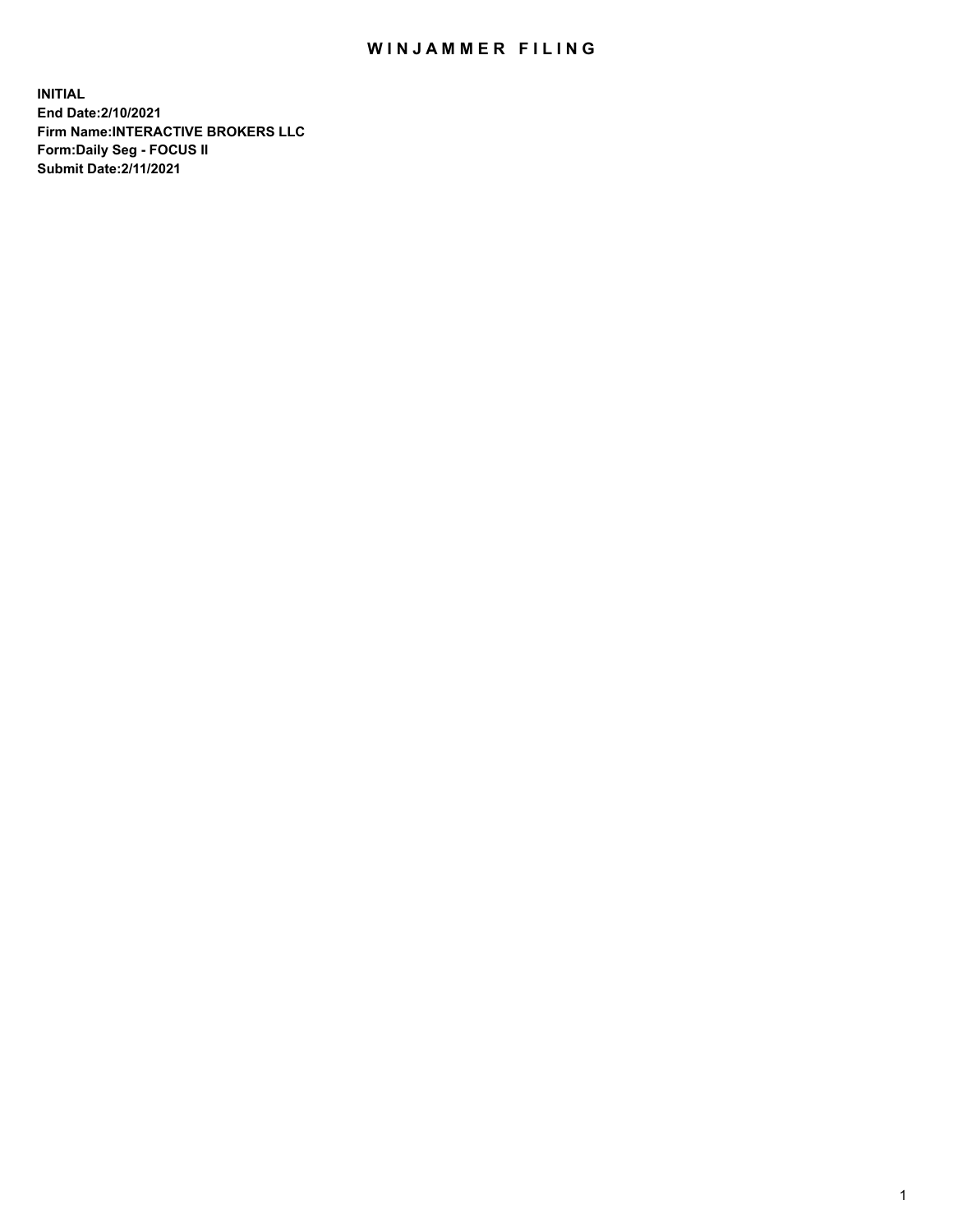**INITIAL End Date:2/10/2021 Firm Name:INTERACTIVE BROKERS LLC Form:Daily Seg - FOCUS II Submit Date:2/11/2021 Daily Segregation - Cover Page**

| Name of Company                                                                                                                                                                                                                                                                                                               | <b>INTERACTIVE BROKERS LLC</b>                                                            |
|-------------------------------------------------------------------------------------------------------------------------------------------------------------------------------------------------------------------------------------------------------------------------------------------------------------------------------|-------------------------------------------------------------------------------------------|
| <b>Contact Name</b>                                                                                                                                                                                                                                                                                                           | James Menicucci                                                                           |
| <b>Contact Phone Number</b>                                                                                                                                                                                                                                                                                                   | 203-618-8085                                                                              |
| <b>Contact Email Address</b>                                                                                                                                                                                                                                                                                                  | jmenicucci@interactivebrokers.c<br>$om$                                                   |
| FCM's Customer Segregated Funds Residual Interest Target (choose one):<br>a. Minimum dollar amount: ; or<br>b. Minimum percentage of customer segregated funds required:% ; or<br>c. Dollar amount range between: and; or<br>d. Percentage range of customer segregated funds required between: % and %.                      | $\overline{\mathbf{0}}$<br>0<br>155,000,000 245,000,000<br>0 <sub>0</sub>                 |
| FCM's Customer Secured Amount Funds Residual Interest Target (choose one):<br>a. Minimum dollar amount: ; or<br>b. Minimum percentage of customer secured funds required:%; or<br>c. Dollar amount range between: and; or<br>d. Percentage range of customer secured funds required between:% and%.                           | <u>0</u><br>$\overline{\mathbf{0}}$<br>80,000,000 120,000,000<br>00                       |
| FCM's Cleared Swaps Customer Collateral Residual Interest Target (choose one):<br>a. Minimum dollar amount: ; or<br>b. Minimum percentage of cleared swaps customer collateral required:%; or<br>c. Dollar amount range between: and; or<br>d. Percentage range of cleared swaps customer collateral required between:% and%. | <u>0</u><br>$\underline{\mathbf{0}}$<br>$\underline{0}$ $\underline{0}$<br>0 <sub>0</sub> |

Attach supporting documents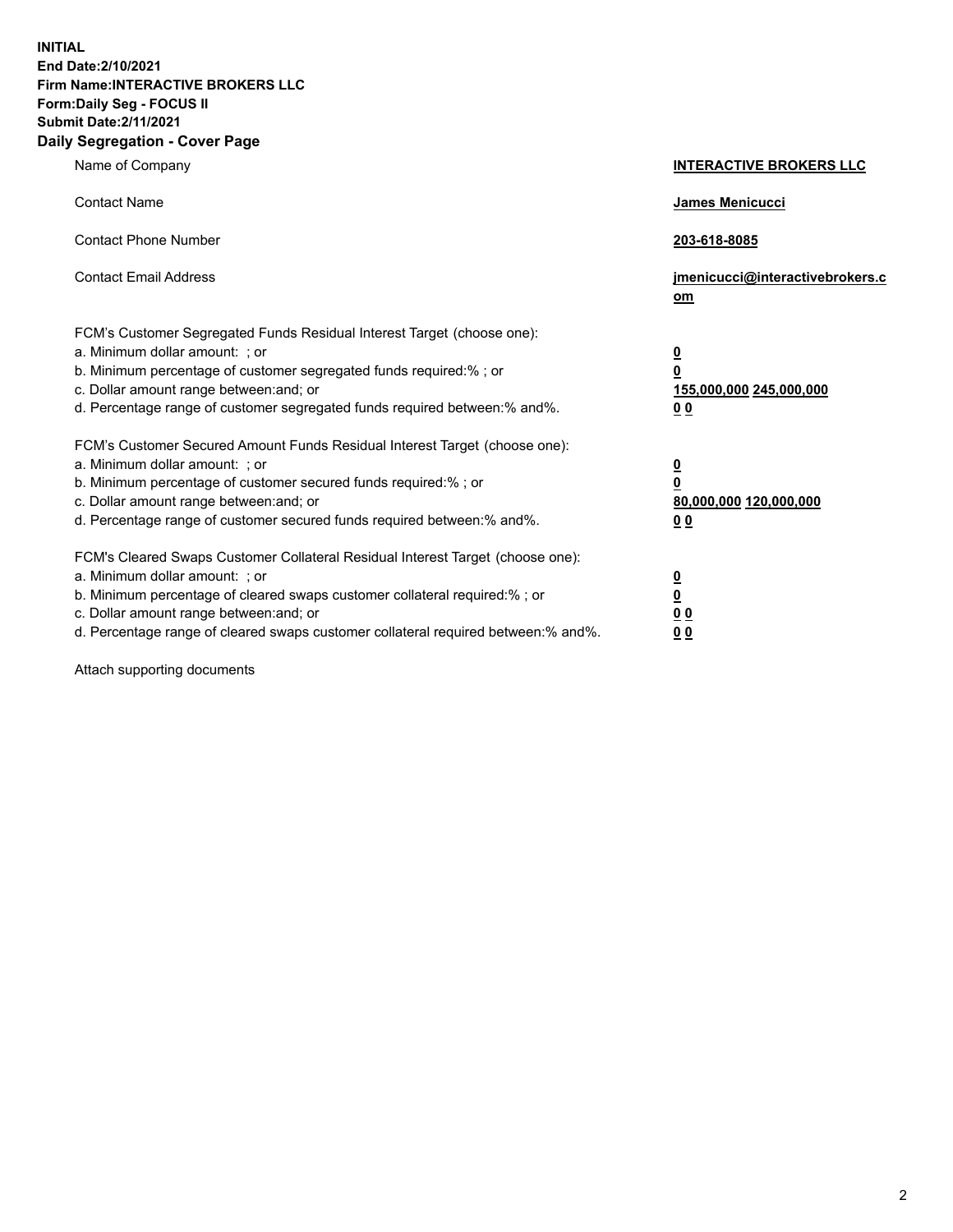## **INITIAL End Date:2/10/2021 Firm Name:INTERACTIVE BROKERS LLC Form:Daily Seg - FOCUS II Submit Date:2/11/2021 Daily Segregation - Secured Amounts**

|     | Daily Segregation - Secured Amounts                                                         |                                   |
|-----|---------------------------------------------------------------------------------------------|-----------------------------------|
|     | Foreign Futures and Foreign Options Secured Amounts                                         |                                   |
|     | Amount required to be set aside pursuant to law, rule or regulation of a foreign            | $0$ [7305]                        |
|     | government or a rule of a self-regulatory organization authorized thereunder                |                                   |
| 1.  | Net ledger balance - Foreign Futures and Foreign Option Trading - All Customers             |                                   |
|     | A. Cash                                                                                     | 487,018,270 [7315]                |
|     | B. Securities (at market)                                                                   | $0$ [7317]                        |
| 2.  | Net unrealized profit (loss) in open futures contracts traded on a foreign board of trade   | 11,542,248 [7325]                 |
| 3.  | Exchange traded options                                                                     |                                   |
|     | a. Market value of open option contracts purchased on a foreign board of trade              | 100,095 [7335]                    |
|     | b. Market value of open contracts granted (sold) on a foreign board of trade                | $-14,148$ [7337]                  |
| 4.  | Net equity (deficit) (add lines 1. 2. and 3.)                                               | 498,646,465 [7345]                |
| 5.  | Account liquidating to a deficit and account with a debit balances - gross amount           | 6,236 [7351]                      |
|     | Less: amount offset by customer owned securities                                            | 0 [7352] 6,236 [7354]             |
| 6.  | Amount required to be set aside as the secured amount - Net Liquidating Equity              | 498,652,701 [7355]                |
|     | Method (add lines 4 and 5)                                                                  |                                   |
| 7.  | Greater of amount required to be set aside pursuant to foreign jurisdiction (above) or line | 498,652,701 [7360]                |
|     | 6.                                                                                          |                                   |
|     | FUNDS DEPOSITED IN SEPARATE REGULATION 30.7 ACCOUNTS                                        |                                   |
| 1.  | Cash in banks                                                                               |                                   |
|     | A. Banks located in the United States                                                       | 104,749,274 [7500]                |
|     | B. Other banks qualified under Regulation 30.7                                              | 0 [7520] 104,749,274 [7530]       |
| 2.  | <b>Securities</b>                                                                           |                                   |
|     | A. In safekeeping with banks located in the United States                                   | 374,992,500 [7540]                |
|     | B. In safekeeping with other banks qualified under Regulation 30.7                          | 0 [7560] 374,992,500 [7570]       |
| 3.  | Equities with registered futures commission merchants                                       |                                   |
|     | A. Cash                                                                                     | $0$ [7580]                        |
|     | <b>B.</b> Securities                                                                        | $0$ [7590]                        |
|     | C. Unrealized gain (loss) on open futures contracts                                         | $0$ [7600]                        |
|     | D. Value of long option contracts                                                           | $0$ [7610]                        |
| 4.  | E. Value of short option contracts                                                          | 0 [7615] 0 [7620]                 |
|     | Amounts held by clearing organizations of foreign boards of trade<br>A. Cash                |                                   |
|     | <b>B.</b> Securities                                                                        | $0$ [7640]<br>$0$ [7650]          |
|     | C. Amount due to (from) clearing organization - daily variation                             | $0$ [7660]                        |
|     | D. Value of long option contracts                                                           | $0$ [7670]                        |
|     | E. Value of short option contracts                                                          | 0 [7675] 0 [7680]                 |
| 5.  | Amounts held by members of foreign boards of trade                                          |                                   |
|     | A. Cash                                                                                     | 139,034,796 [7700]                |
|     | <b>B.</b> Securities                                                                        | $0$ [7710]                        |
|     | C. Unrealized gain (loss) on open futures contracts                                         | 3,792,807 [7720]                  |
|     | D. Value of long option contracts                                                           | 100,095 [7730]                    |
|     | E. Value of short option contracts                                                          | -14,148 [7735] 142,913,550 [7740] |
| 6.  | Amounts with other depositories designated by a foreign board of trade                      | 0 [7760]                          |
| 7.  | Segregated funds on hand                                                                    | $0$ [7765]                        |
| 8.  | Total funds in separate section 30.7 accounts                                               | 622,655,324 [7770]                |
| 9.  | Excess (deficiency) Set Aside for Secured Amount (subtract line 7 Secured Statement         | 124,002,623 [7380]                |
|     | Page 1 from Line 8)                                                                         |                                   |
| 10. | Management Target Amount for Excess funds in separate section 30.7 accounts                 | 80,000,000 [7780]                 |
| 11. | Excess (deficiency) funds in separate 30.7 accounts over (under) Management Target          | 44,002,623 [7785]                 |
|     |                                                                                             |                                   |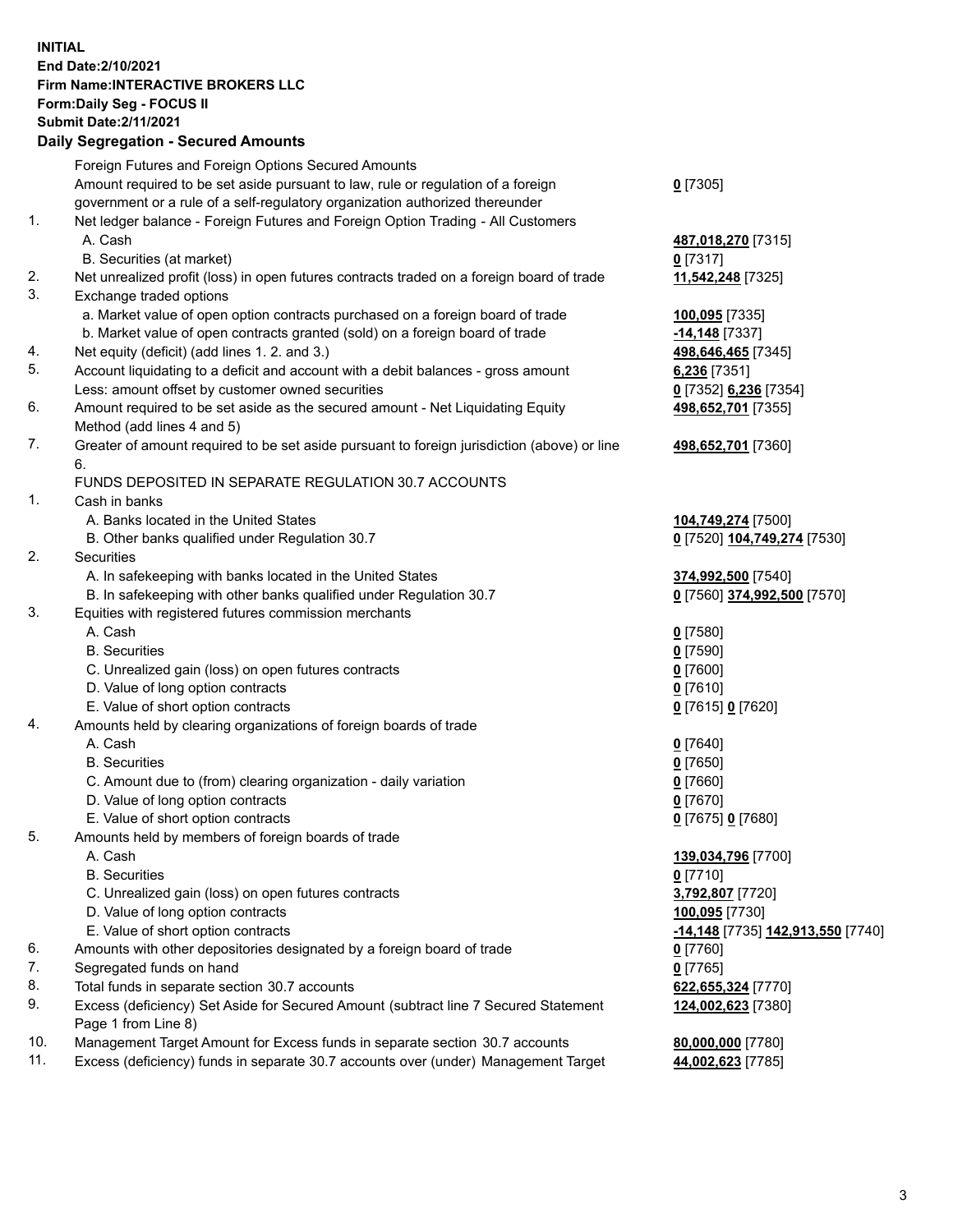**INITIAL End Date:2/10/2021 Firm Name:INTERACTIVE BROKERS LLC Form:Daily Seg - FOCUS II Submit Date:2/11/2021 Daily Segregation - Segregation Statement** SEGREGATION REQUIREMENTS(Section 4d(2) of the CEAct) 1. Net ledger balance A. Cash **5,646,363,656** [7010] B. Securities (at market) **0** [7020] 2. Net unrealized profit (loss) in open futures contracts traded on a contract market **325,818,722** [7030] 3. Exchange traded options A. Add market value of open option contracts purchased on a contract market **289,971,267** [7032] B. Deduct market value of open option contracts granted (sold) on a contract market **-286,085,301** [7033] 4. Net equity (deficit) (add lines 1, 2 and 3) **5,976,068,344** [7040] 5. Accounts liquidating to a deficit and accounts with debit balances - gross amount **3,069,928** [7045] Less: amount offset by customer securities **0** [7047] **3,069,928** [7050] 6. Amount required to be segregated (add lines 4 and 5) **5,979,138,272** [7060] FUNDS IN SEGREGATED ACCOUNTS 7. Deposited in segregated funds bank accounts A. Cash **1,940,530,385** [7070] B. Securities representing investments of customers' funds (at market) **1,951,454,370** [7080] C. Securities held for particular customers or option customers in lieu of cash (at market) **0** [7090] 8. Margins on deposit with derivatives clearing organizations of contract markets A. Cash **501,961,483** [7100] B. Securities representing investments of customers' funds (at market) **1,812,148,792** [7110] C. Securities held for particular customers or option customers in lieu of cash (at market) **0** [7120] 9. Net settlement from (to) derivatives clearing organizations of contract markets **-3,472,343** [7130] 10. Exchange traded options A. Value of open long option contracts **290,064,990** [7132] B. Value of open short option contracts **-286,408,872** [7133] 11. Net equities with other FCMs A. Net liquidating equity **0** [7140] B. Securities representing investments of customers' funds (at market) **0** [7160] C. Securities held for particular customers or option customers in lieu of cash (at market) **0** [7170] 12. Segregated funds on hand **0** [7150] 13. Total amount in segregation (add lines 7 through 12) **6,206,278,805** [7180] 14. Excess (deficiency) funds in segregation (subtract line 6 from line 13) **227,140,533** [7190] 15. Management Target Amount for Excess funds in segregation **155,000,000** [7194]

16. Excess (deficiency) funds in segregation over (under) Management Target Amount Excess

**72,140,533** [7198]